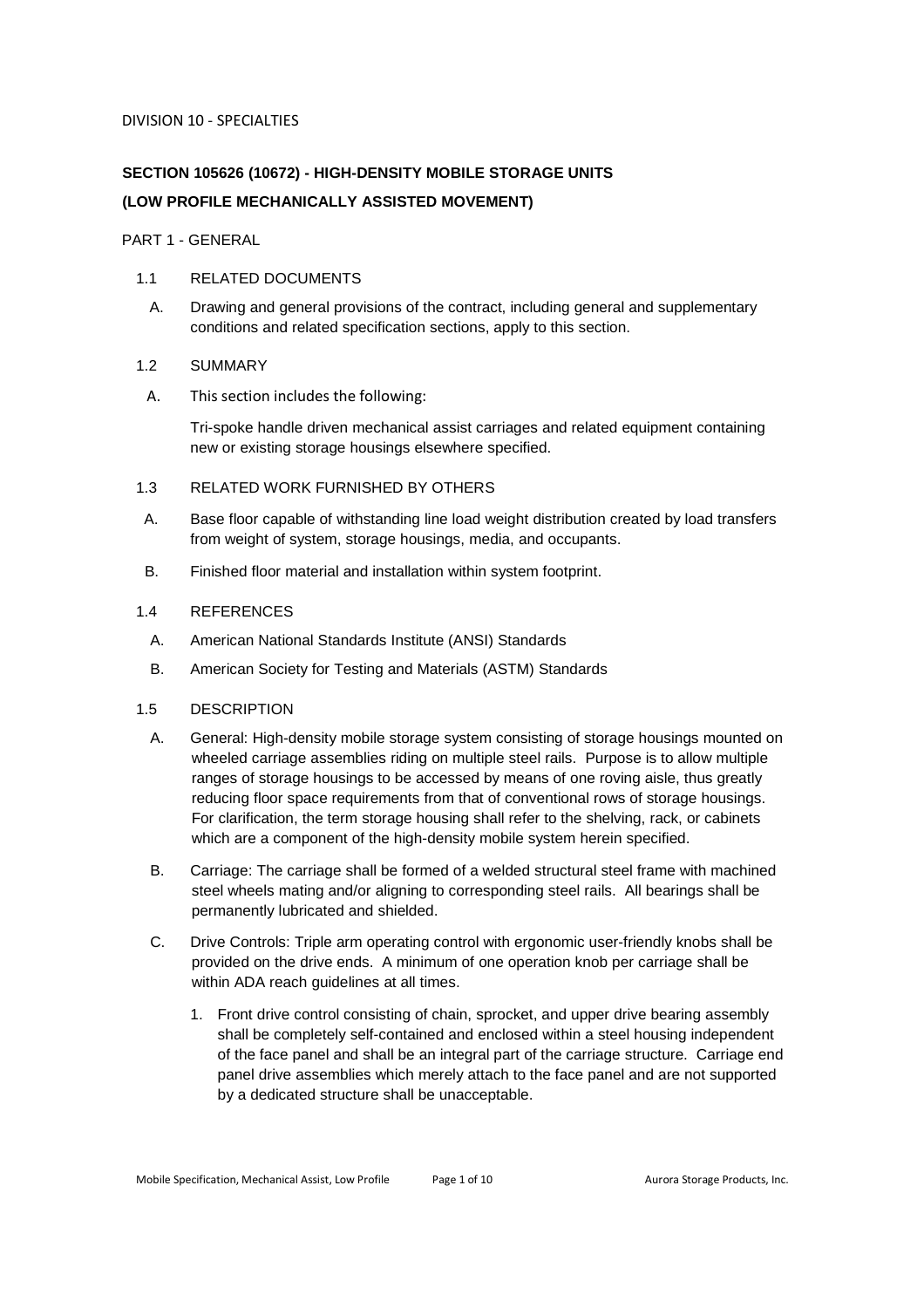- 2. Carriage drive mechanism shall be a direct line shaft thru-wheel drive to provide an efficient, smooth, non-binding, and non-slipping movement. Drive system shall be designed to provide a movement of up to 4,000 lbs. of load with only 1 lb. of user effort at the drive control handle.
- 3. All bearings in drive system shall be permanently lubricated and shielded.
- D. Safety Items:
	- 1. A user activated safety locking mechanism shall be provided at every carriage control to prevent unintentional carriage movement.
	- 2. (optional) An interconnected dual aisle safety locking mechanism for dual end control carriages shall be provided to enable securing an open aisle at one end of the carriage/aisle and releasing it from the opposite end of the carriage/aisle.
- E. Finishes:
	- 1. Metal Components and Assemblies:
		- a. All components shall be finished with an electrostatically applied Gloss-Tek™ powder coat. Finish shall consist of a non-glare raised surface that provides scuff and scratch resistance. Finish shall be a non-VOC emitting hybrid powder coat which meets or exceeds ASTM test criteria for adhesion, flexibility, hardness, and humidity resistance. A minimum of 29 standard manufacturer's colors shall be offered at no additional charge and a minimum of 3 standard metallic colors shall be provided at an upcharge not to exceed 15%. Any special color match shall be made available per the standard manufacturer's published policy.
		- b. (optional) An antimicrobial powder coat finish which shall hinder the growth of gram positive and gram negative bacteria. This shall also include molds and yeasts. The antimicrobial properties shall be present and fully active for the life of the finish. All other Gloss-Tek™ powder coat characteristics shall apply.
		- c. (optional) An ESD powder coat finish which shall dissipate an electrostatic charge. The electrostatic dissipation properties shall be present and fully active for the life of the finish. Availability shall be limited to black or granite colors. All other Gloss-Tek™ powder coat characteristics shall apply.
	- 2. Laminate Panels:
		- a. High Pressure Laminate Finish: To be selected from manufacturer's standard high pressure WilsonArt™ available colors and patterns.
		- b. (optional) High Pressure Laminate Finish: Provide another laminate manufacturer's color and pattern selection as selected by owner or architect.
		- c. Low Pressure Laminate Finish: To be selected from manufacturer's standard Thermal Fused low pressure laminate finishes.
- F. Sizes: Per manufacturer's standard offering.

## 1.6 PERFORMANCE REQUIREMENTS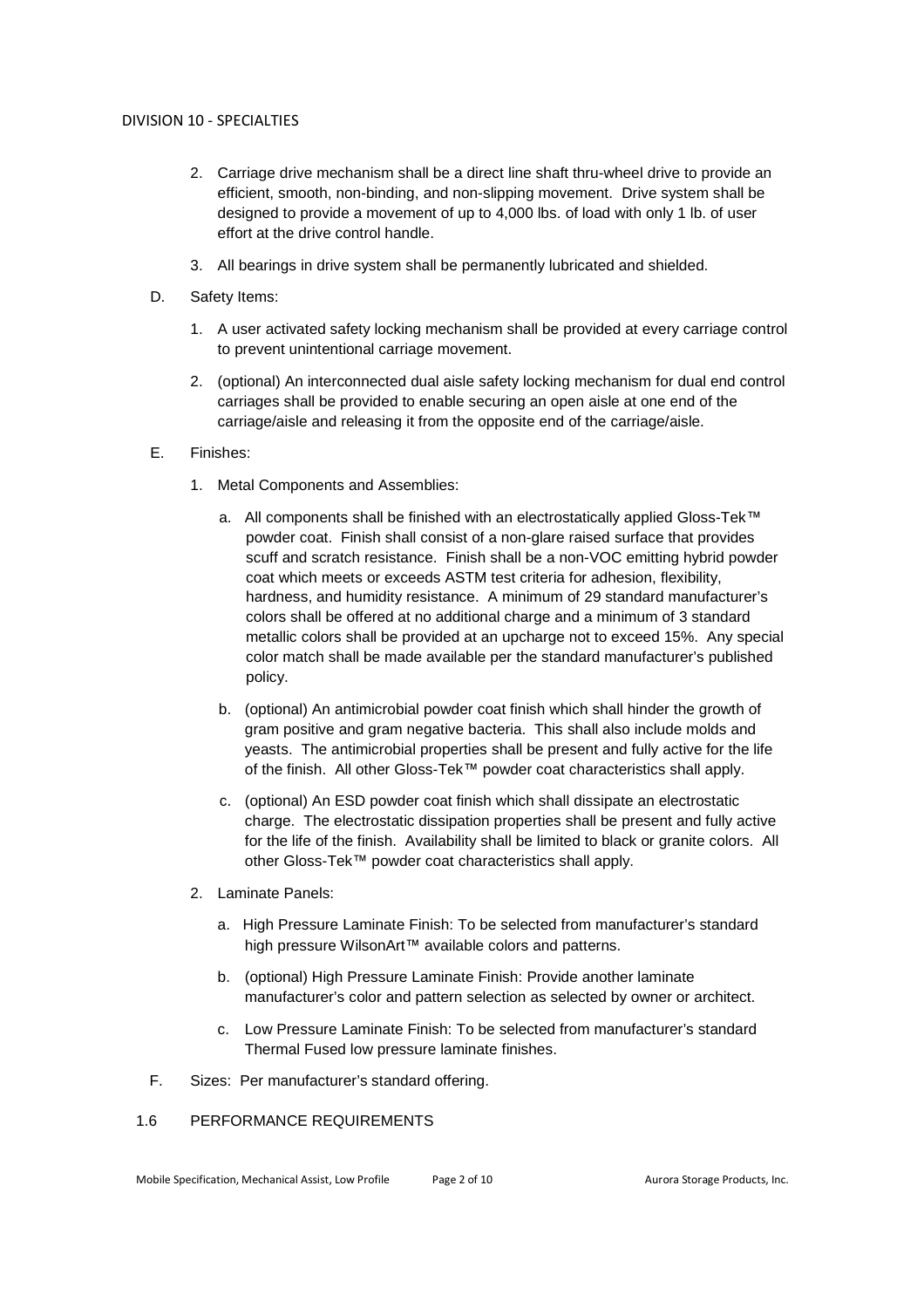- A. Design Requirements:
	- 1. Consult drawing for plan view and elevation details.
	- 2. For ceiling height or sprinkler code requirements, rail with required grout for leveling, carriage structure, and storage housing heights must be considered for an overall system height.
	- 3. Carriages shall be designed to accommodate existing or new storage housings as specified in accompanying documentation.
- B. Seismic Performance: Provide high-density mobile (compact) storage units capable of withstanding the effects of earthquake motion as required by applicable building codes. Site specific third party evaluation shall be provided by licensed local structural engineer.

## 1.7 SUBMITTALS

- A. Product Data: Submit manufacturer's product literature and installation instructions.
- B. Drawings: Provide dimensional layout of complete system including elevations, adjacent room details including pertinent notations and descriptions. Provide dimensional drawings including elevations of all storage housings locating on or adjacent to the system specified.
- C. Initial Selection Samples: For initial selection of colors and textures, submit manufacturer's color chart(s) showing full range of colors and textures available.
- D. Samples: (optional) Provide minimum 3 inch (76 mm) square sample of each color and texture selected.
- E. Warranty: Submit a copy of manufacturer's warranty.
- F. Maintenance Data: Provide manufacturer's operation manual, maintenance and care instructions, and instructions for care and cleaning of the finish.
- G. Reference List: Provide list of recently installed similar type high-density mobile installations.
- H. A list shall be submitted of all specification deviations with a complete description and validation.

## 1.8 QUALITY ASSURANCE

- A. Manufacturer Qualifications: Engage an experienced manufacturer who has been continuously manufacturing this type of product without interruption for a minimum of 20 years and can supply a list of references upon request.
- B. Manufacturing Qualifications: Engage an experienced manufacturer whose internal processes meet or exceed ISO 9001 requirements.
- C. Installer Qualifications: Engage an experienced installer who is authorized by the manufacturer to install a high-density mobile system of this magnitude and has a minimum of 1 year experience doing so.

# 1.9 DELIVERY, STORAGE AND HANDLING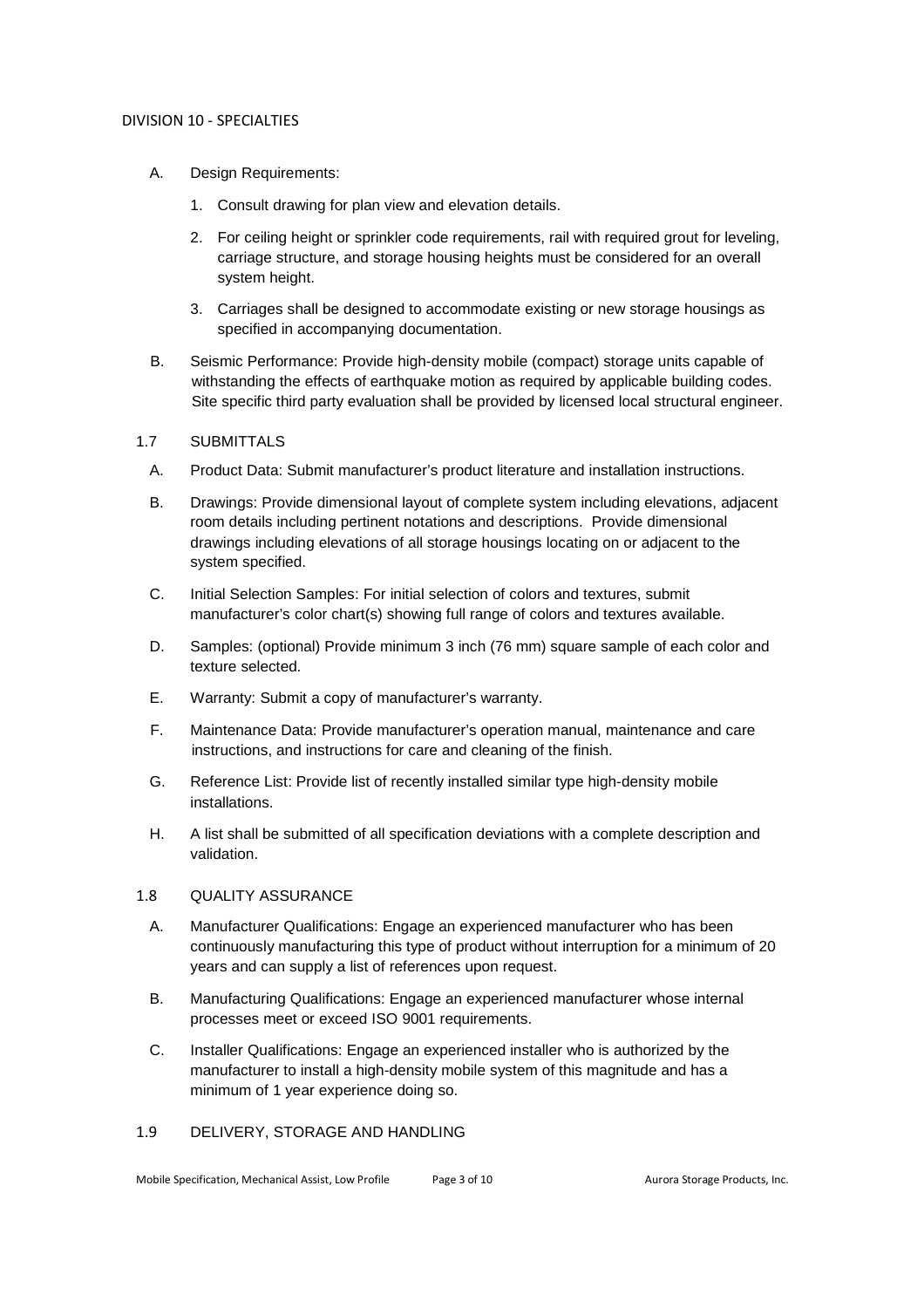A. Follow manufacturer's instructions and recommendations for delivery, storage and handling requirements.

## 1.10 PROJECT CONDITIONS

- A. Field Measurements: Verify all dimensions of perimeter area and proposed system prior to manufacture. Any variations shall be addressed by the general contractor or designated project representative prior to manufacture. Coordinate fabrication and delivery to ensure there is no delay in progress of the work.
- B. Established Dimensions: Where field measurements cannot be made without delaying the work, establish dimensions and proceed with fabricating high-density mobile storage units. At this point it is the sole responsibility of the general contractor or designated project representative to coordinate verified field dimensions with the manufacturer in a timely fashion.

## 1.11 SEQUENCING AND SCHEDULING

- A. Sequence high-density mobile storage system with adjoining work to minimize possibility of damage and soiling during entire construction period.
- B. Schedule installation of specified high-density mobile system after finishing operations; including painting have been completed.
- C. Delivery, Storage, and Handling: Comply with all instructions and recommendations made by manufacturer or manufacturer's representative for delivery, storage, and handling requirements.
- D. Pre-installation Conference: Schedule and conduct conference on project site to review methods, procedures, and logistic details for coordination of installation of high-density mobile system.
	- 1. Recommend attendees:
		- a. Owner's representative
		- b. Prime contractor or representative
		- c. Architect, engineer, or person responsible for the layout design
		- d. Manufacturer's representative
		- e. Subcontractors or installers whose work may affect, or be affected by the installation of this system

## 1.12 WARRANTY

A. Provide a written warranty, executed by contractor, installer, and manufacturer, agreeing to repair or replace equipment which fails in materials or workmanship within the established warranty period. This warranty shall be in addition to, and not a limitation of, other rights the owner may have under general conditions provisions of the contract documents.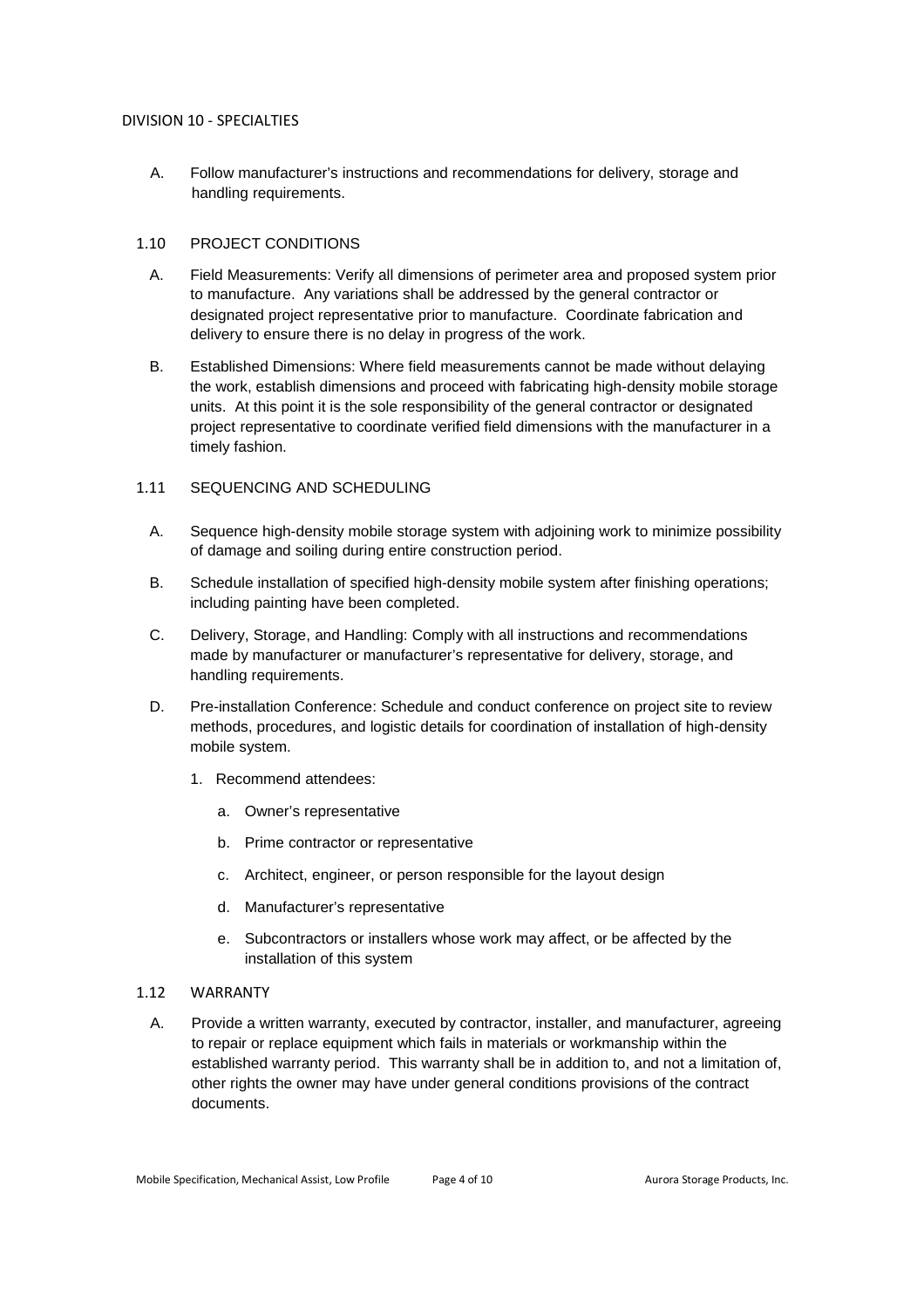B. In addition, shall warrant the high-density mobile storage system against defects in material and workmanship for a minimum of 10 years from date of final acceptance by owner.

## PART 2 – PRODUCTS

## 2.1 MANUFACTURERS

A. General: Specifications stated herein are based upon high-density compact mobile storage products manufactured by Aurora Storage Products, Inc. Upon successfully meeting specification requirements, other manufacturers may be included following written acceptance.

# 2.2 BASIC MATERIALS

- A. General: Provide materials and quality of workmanship, which meet or exceed established industry standards for products specified. Material selection and composition shall be manufacturer's option unless indicated otherwise. Fabricate units from ASTM Class 1, cold-rolled commercial grade sheet or coil steel with all bends and radiuses consistent and true.
- B. Laminate Panels:
	- 1. High Pressure Plastic Laminate: Shall conform to NEMA LD-3 .040 inch (1 mm) vertical grade.
	- 2. Low Pressure Laminate: Shall be constructed from 3/4 inch (19 mm) 45 lb./cu. ft. (720 kg/m3) particleboard core panel with integral thermal fused laminated surface on face and back.
- C. Grout: Shall be ready-mixed high strength; controlled expansive grout with superior dynamic load stability, which when mixed with water shall harden rapidly to produce a permanent foundation for the mobile storage system. Grout shall be non-corrosive, nonmetallic and non-shrink. The grout after curing shall have a minimum strength of 8000 pounds (3629 kg) per square inch.

# 2.3 MANUFACTURED COMPONENTS

- A. Rail:
	- 1. Rail shall be ASTM/AISI Type 1045 steel of manufacturer's selection designed and manufactured to carry a load of 1000 pounds per lineal foot (1488 kg/m) of carriage length.
	- 2. Rail shall be designed to be anchored to structurally sound base floor capable of supporting fully loaded system and exhibiting a maximum deflection not to exceed L/700.
	- 3. Rail shall be positioned, leveled and grouted in accordance with the manufacturer's instructions, providing a minimum of 7/16 inch (11 mm) of grout under the rail from the high spot on the floor. Void under leveled rail shall be completely filled with a non-shrink grout.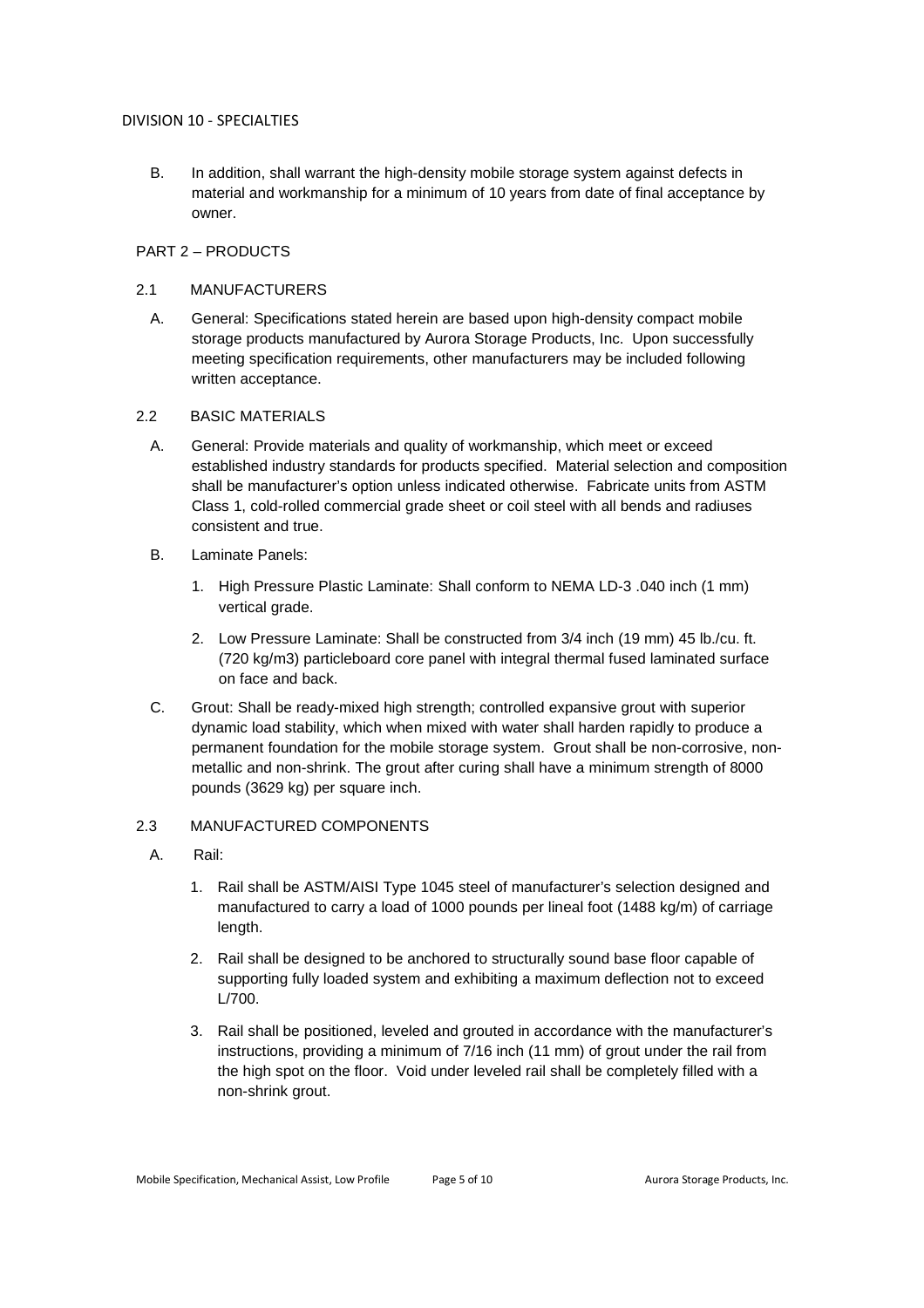- 4. Shimming of rail is not acceptable either as a means of support or for leveling. Rail shall be drilled and tapped to accommodate leveling screws adjacent to all anchor holes. Each rail shall have a minimum width of 2-3/8 inch (60 mm) and all rails must extend completely under all stationary ranges.
- 5. Rail shall be level not to exceed 1/16 inch (1.6 mm) maximum variation from true level within module and 1/16 inch (1.6 mm) maximum variation between adjacent rails perpendicular to rail direction. Each section of rail shall be a minimum of 12 inches (305 mm) and a maximum of 120 inches (3048 mm) with shorter length used only to terminate each individual rail assembly.
- 6. Each end of the rail shall be connected by means of twin stainless steel dowels pinned between the rail splice. The splice shall be designed for the most severe operating conditions. Connection joints shall demonstrate vertical and horizontal continuity and provide a transfer of load to and from the adjoining rail sections. Butt splice joints and tongue and groove rail splice joints which only prevent movement in one direction are unacceptable.
- B. Floor and Ramp:
	- 1. Floor shall be constructed of a minimum of 3/4 inch (19 mm) underlayment grade exterior glue 5-ply plywood. There shall be no open gaps between the floor and the rail. Fire retardant rated plywood shall be available as an option where required by code.
	- 2. Ramp shall be constructed of stainless steel or galvanized steel.
	- 3. Ramp shall not extend beyond the end of the carriage if at all avoidable. It shall be understood that with certain ramp and carriage size combinations this may be unavoidable. The vertical transition from the ramp edge to the floor shall be a maximum of 1/8 inch (3 mm) with ramp having a maximum slope of nine degrees.
	- 4. Ramp shall extend under all mobile and stationary carriages.
- C. Carriages:
	- 1. Carriages are to be welded steel construction. Riveted or bolted carriages shall be unacceptable. Galvanized components are unacceptable. Components of unlike finish or material are unacceptable.
	- 2. Overall height shall be no greater than 4-1/2 inches (114 mm) from top surface of rail to base for storage housing on top of carriage.
	- 3. Carriage shall be designed for a capacity of 750 pounds per linear foot (1116 kg/m).
	- 4. Carriage construction shall provide for shelving to be securely anchored with vibration-proof fasteners.
	- 5. Carriages designed to recess the shelving or storage housing, thus causing the carriage to protrude beyond the plane of the face of the shelving or storage housing shall be unacceptable.
	- 6. Carriages shall be powder coat finished inside and out. Galvanized components are unacceptable.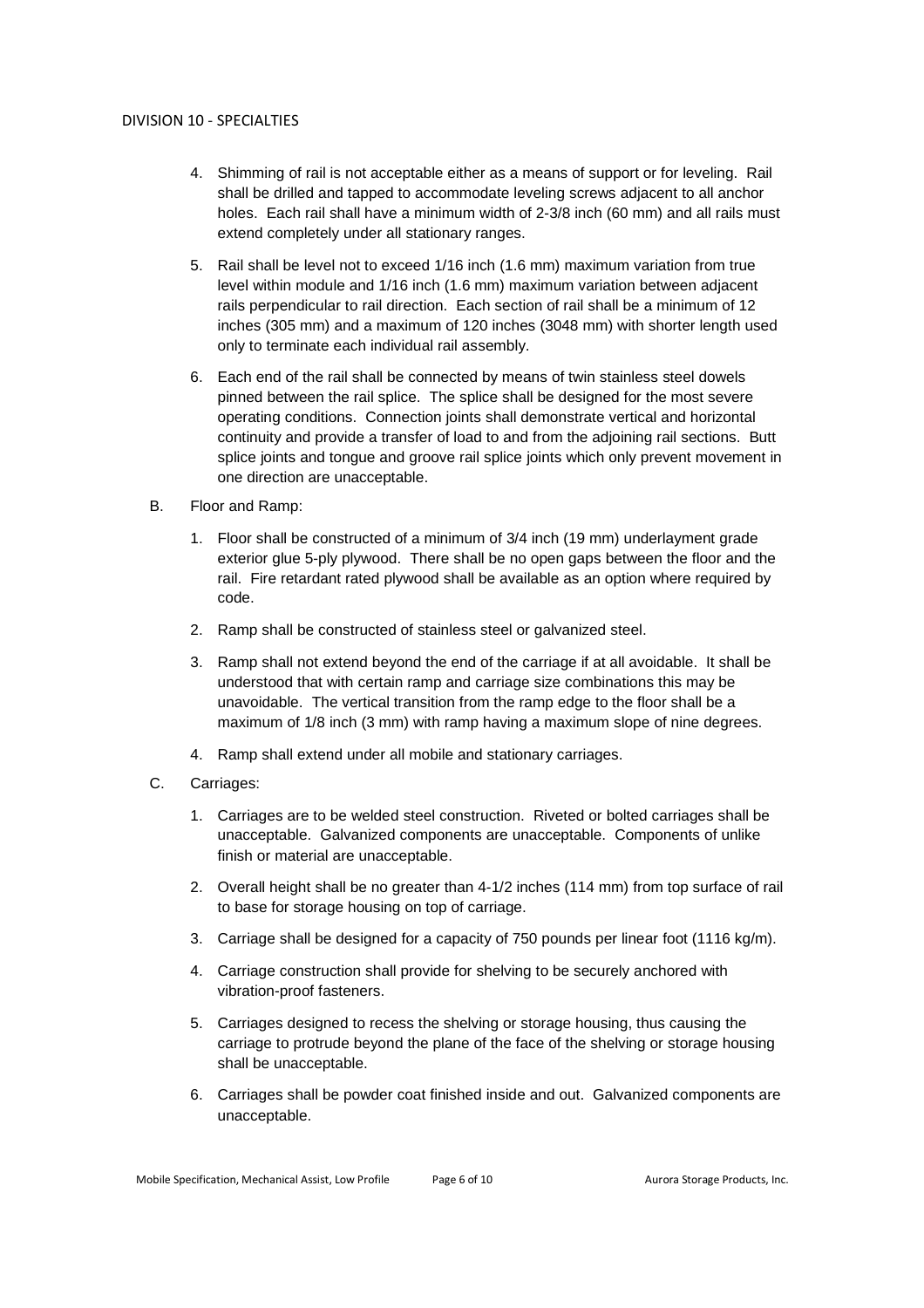- 7. Fixed carriages shall be of the same construction and height as the mobile carriages and securely anchored to the continuous rail located beneath the fixed carriages.
- 8. Splices shall be designed to maintain proper unit alignment with no visible fasteners on the outside of the carriage. Fasteners connecting any carriage splice joint shall be vibration-proof in design.
- 9. Carriages shall be straight and square. There shall be no movement in any splice or welded joint when loaded to recommendation and normal operation is applied.
- D. Wheels:
	- 1. All wheels whether load or driven shall be a minimum of 3-5/8 inches (92 mm) in diameter, constructed of cast ductile iron, and precision machined for smooth operation and to ensure compatibility to the corresponding rail.
	- 2. Bearings shall be permanently lubricated and shielded.
	- 3. Dynamic load rating on wheel bearings shall be a minimum of 5775 pounds (2620 kg) per wheel.
- E. Guidance:
	- 1. Guide Design:
		- a. All rails and wheels shall guide carriage to ensure precise carriage tracking alignment.
		- b. All rails shall have a convex top surface to provide friction-free self-centering alignment with the carriage wheels.
		- c. All carriage wheels shall have a concave load surface which aligns with the rail to provide precise carriage tracking.
		- d. Roller guide and wheel flange methods of guidance which have play between the guide points and the rail sides shall be unacceptable.
	- 2. Drive Design:
		- a. Carriage drive shall consist of a continuous thru-wheel shaft assembly driving all rails.
		- b. Drive shaft shall be a minimum of 3/4 inch (19 mm) diameter solid steel and a non-load bearing member of the drive mechanism for ease of movement.
		- c. Couplers shall be securely keyed into place to prevent looseness in the drive mechanisms.
		- d. Systems that do not drive all rails shall be unacceptable.
- F. Operation:
	- 1. Gearing requirements unless specified will be at the discretion of the manufacturer based on anticipated weight load and carriage size. Reduction drive units must be available at the following ratios resulting in the noted carriage travel per revolution of the operator control handle: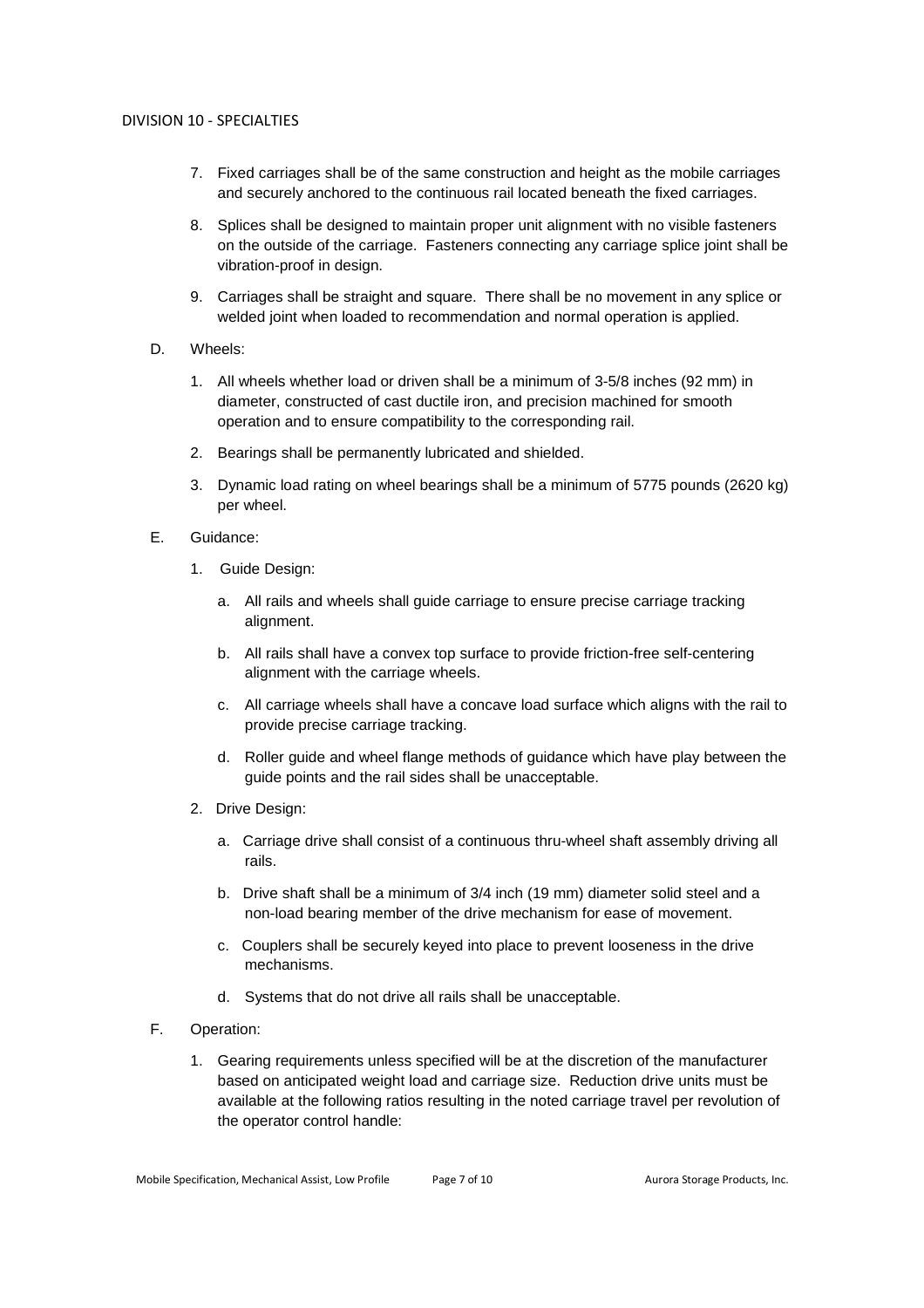- a. 1:2000 ratio / 8-3/4 inches (222 mm) travel per revolution of operation handle
- b. 1:3000 ratio / 6-5/8 inches (168 mm) travel per revolution of operation handle
- c. 1:5000 ratio / 5-1/8 inches (130 mm) travel per revolution of operation handle
- d. 1:6000 ratio / 3-7/8 inches (98 mm) travel per revolution of operation handle
- e. 1:8000 ratio / 3 inches (76 mm) travel per revolution of operation handle
- f. 1:11000 ratio / 2-3/8 inches (60 mm) travel per revolution of operation handle
- 2. Operator handles shall be provided in an ergonomic three-spoke design with rotating knobs.
- 3. All operator handles shall be provided with a minimum 1.75" (44MM) diameter ergonomic push-pull knob (Aisle Safety Lock) located at the center of the operator handle to secure adjacent carriages in place while an aisle is being occupied. Smaller knobs shall be unacceptable.
- 4. (optional) Operator handles shall be available at each end of each possible aisle.
- 5. Operator handles and aisle access both into and around the system shall conform to all applicable codes including but not limited to the Americans with Disabilities Act.
- G. End/Face Panels:
	- 1. End panels or chain box covers shall be provided to cover the drive chain mechanism and enhance the aesthetics of the system.
	- 2. End panels must extend the full width of the carriage and extend from the bottom edge of the carriage to the top of the storage housing on the carriage.
	- 3. End panel selection shall be from the following options:
		- a. Steel: Panels less than 48 inches (1219 mm) in width shall be fabricated from 16 gauge powder coated steel. Panels 48 inches (1219 mm) wide and greater may be fabricated from a lesser gauge sheet steel if additional reinforcing hat channel are provided. Finish and color shall be selected from manufacturer's full offering.
		- b. High Pressure: Shall consist of plastic laminate clad particle board with matching self-edged laminate clad side returns.
		- c. High Pressure: Shall consist of plastic laminate clad particle board with black plastic integral side edge covers and spacer tubes.
		- d. Thermal Fused Low Pressure: Shall consist of plastic laminate clad particle board with black plastic integral side edge covers and spacer tubes.
		- e. Solid Wood: Shall be design, wood species and finish as determined by architect. Finished product shall meet applicable AWI standards for appearance and craftsmanship. Benchmark shall be products provided by Wood-Tek™.
- H. Accessories: (optional)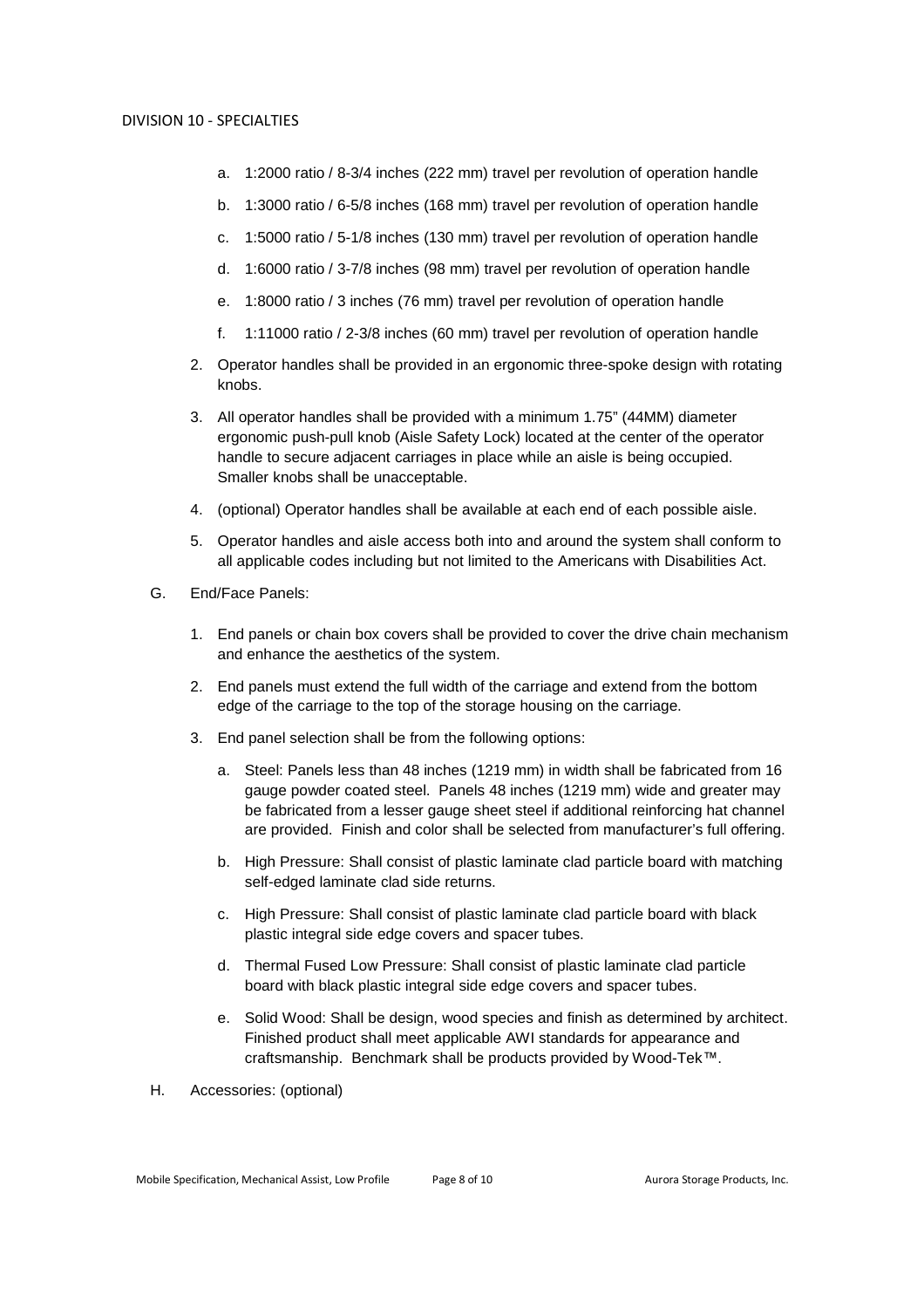- 1. Provide manufacturer's standard. Location and quantity as indicated on the drawings.
	- a. Waist level carriage lock
	- b. Carriage mounted lock
	- c. Mechanical carriage safety sweep and brake
	- d. Chain box cover
	- e. Dual aisle safety lock
- I. Environmental Requirements: All carriages, steel shelving, and steel end panels shall contain a minimum of 40% recycled steel content, comprised of a mixture of post and pre-consumer and industrial. Finishes on carriages, steel shelving, and steel end panels shall be a Gloss-Tek™ powder coat finish with low VOC (volatile organic compounds) and application must incorporate a powder recycle process.

# 2.4 FABRICATION

A. General: Coordinate all parties to ensure timely execution of this project and to related work. Ensure that all necessary information relating to this portion of the project has been transmitted to the parties involved.

# PART 3 – EXECUTION

# 3.1 EXAMINATION

- A. Verify that building floor structure is adequate to support high-density mobile system within limits of established deflection criteria based on mobile system type and manufacturer's published criteria.
- B. With installer present, examine floor area within area of mobile system to verify that it is in condition per manufacturer's requirements for rail installation.
- C. With installer present, examine mobile carriages for proper sizing, proper placements of support members for the shelving, and to ensure that mounting surface is square and level
- D. For all installations it shall be the installer's responsibility to know and to execute all phases of the installation in compliance with local building codes.

# 3.2 INSTALLATION

A. General: Follow all manufacturer's documented instructions and procedures for installation of rail, floor and ramp if applicable, fixed and movable carriages, shelving, panels and related accessories.

# 3.3 FIELD QUALITY CONTROL

- A. Verify all fixed and movable carriages are installed and operating square and level. Correct if necessary.
- B. Verify all end or face panels, shelving components and accessories are aligned properly. Correct if necessary.